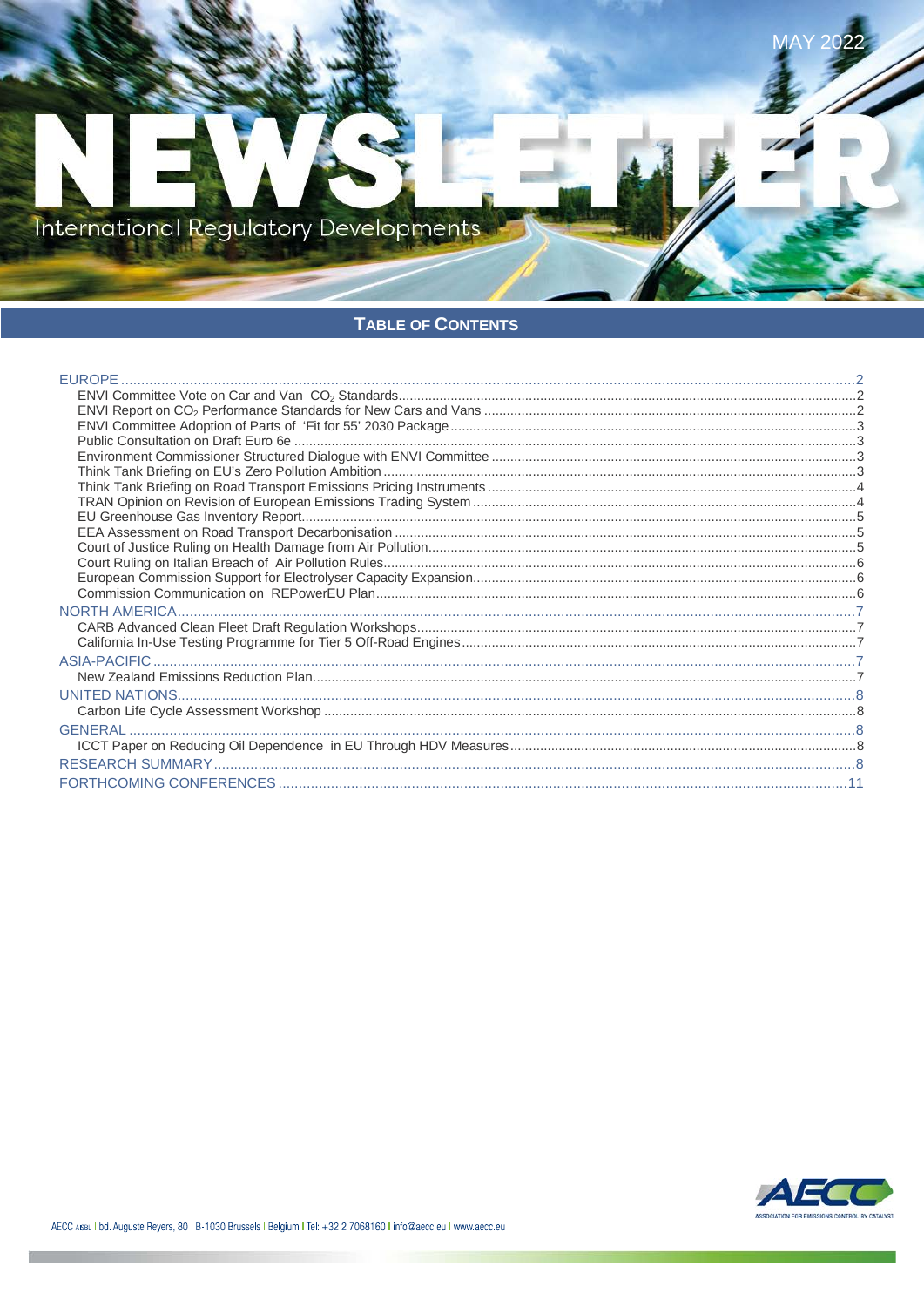

**MAY 2022**

## <span id="page-1-0"></span>**EUROPE**

## <span id="page-1-1"></span>**ENVI Committee Vote on Car and Van CO2 Standards**

On 11 May 2022, the Environment (ENVI) Committee in the European Parliament voted on the draft report and amendments to the proposed  $CO<sub>2</sub>$  standards for new passenger cars and light-duty commercial vehicles. These were published last July by the EU Commission as part of the 'Fit for 55' package. The EP's ENVI Committee is leading the discussion of the dossier within the European Parliament.

The ENVI committee adopted, with 46 votes in favour, 40 against and two abstentions, its report on proposed rules to revise the CO2 emission performance standards for new cars and vans in line with the EU's increased climate ambition. In the report, MEPs expressed their general support for the Commission proposal to reach zero-emission road mobility by 2035.

Proposed measures include: removing the incentive mechanism for zero- and low-emission vehicles ('ZLEV'), as it no longer serves its original purpose; a report by the Commission on the progress towards zero-emission road mobility by the end of 2025 and on a yearly basis thereafter, covering the impact on consumers and employment, the level of renewable energy use as well as information on the market for second-hand vehicles; gradually reducing the cap for eco-innovation, in line with the proposed stricter targets (the existing 7g CO2/km limit should remain until 2024, followed by 5g from 2025, 4g from 2027 and 2g until the end of 2034); a report by the Commission, by the end of 2023, detailing the need for targeted funding to ensure a just transition in the automotive sector, to mitigate negative employment and other economic impacts; a common EU methodology by the Commission, by 2023, for assessing the full life cycle of CO<sub>2</sub> emissions of cars and vans placed on the EU market, as well as for the fuels and energy consumed by these vehicles.

Compromise amendment on alternative fuels including the crediting mechanism, allowing the "use of synthetic and alternative fuels" and their respective  $CO<sub>2</sub>$  emission savings to count towards the EU fleet targets for new vehicles was not adopted by ENVI, missing a majority by three votes.

Furthermore, an additional compromise amendment adjusting the 100% CO<sub>2</sub> emission reduction target proposed by the Commission for 2035 to a 90% target compared to 2021 levels, was not adopted either by ENVI.

The amended report is scheduled to be discussed and voted in the European Parliament's plenary sitting to be held on 7 June and if adopted, it will constitute Parliament's negotiating position with EU governments on the final shape of the legislation.

Further details can be found at [europarl.europa.eu/news/en/press-room/20220509IPR29105/fit-for-55](https://www.europarl.europa.eu/news/en/press-room/20220509IPR29105/fit-for-55-meps-back-co2-emission-standards-for-cars-and-vans) [meps-back-co2-emission-standards-for-cars-and-vans.](https://www.europarl.europa.eu/news/en/press-room/20220509IPR29105/fit-for-55-meps-back-co2-emission-standards-for-cars-and-vans)

## <span id="page-1-2"></span>**ENVI Report on CO2 Performance Standards for New Cars and Vans**

On 25 May 2022, the European Parliament's Environment (ENVI) Committee published its report on the proposal for a regulation of the European Parliament and of the Council amending Regulation (EU) 2019/631 as regards strengthening the  $CO<sub>2</sub>$  emission performance standards for new passenger cars and new light commercial vehicles in line with the Union's increased climate ambition. This follows the vote in the committee on 11 May.

The Rapporteur, MEP Jan Huitema (Renew, NL), says he considers that CO2 standards for cars and vans have proven to be an effective measure to decrease emissions from road transport. He adds that since their entry into force, the standards have served as an incentive for car manufacturers to invest more in the development of zero-emission vehicles. As a result, a larger share of zero-emission vehicles is put on the market than previously expected. The Rapporteur therefore welcomes the strengthening of the standards proposed by the Commission to bring them in line with the Union's climate ambitions.

However, considering that new cars are often on the road much longer than 10-15 years as estimated by the Commission, the targets should be more ambitious to ensure that the EU reaches its target for climate neutrality by 2050. Strengthening the targets for 2025 and 2030 and introducing an intermediate target will ensure that the standards will continue to serve as an incentive to put more zero-emission vehicles on the market.

Mr Huitema does not believe that penalising driving by increasing the costs for consumers is the right way to achieve climate neutrality in the EU by 2050. Instead, he believes that driving itself should be made zero-emissions and affordable. The purchase price of cars and vans is one of the main buying criteria for consumers. In recent years, there has been a fast development of zero-emission vehicles. More and more zero-emission vehicles are now offered on the market, including more affordable models. Fewer moving components reduce the maintenance costs of Battery Electric Vehicles (BEVs). In the long run BEV's are competitive when it comes to the total costs of ownership. In order to make new and used zero-emission vehicles more affordable and available to purchase, the Rapporteur would like to stimulate innovation, competition and development of zero-emission vehicles.

He goes on to say that the 2035 target as well as the increased intermediate targets should send a clear signal towards the market and provide investment certainty for manufacturers to develop zero-emission vehicles further, making them more consumer friendly and affordable over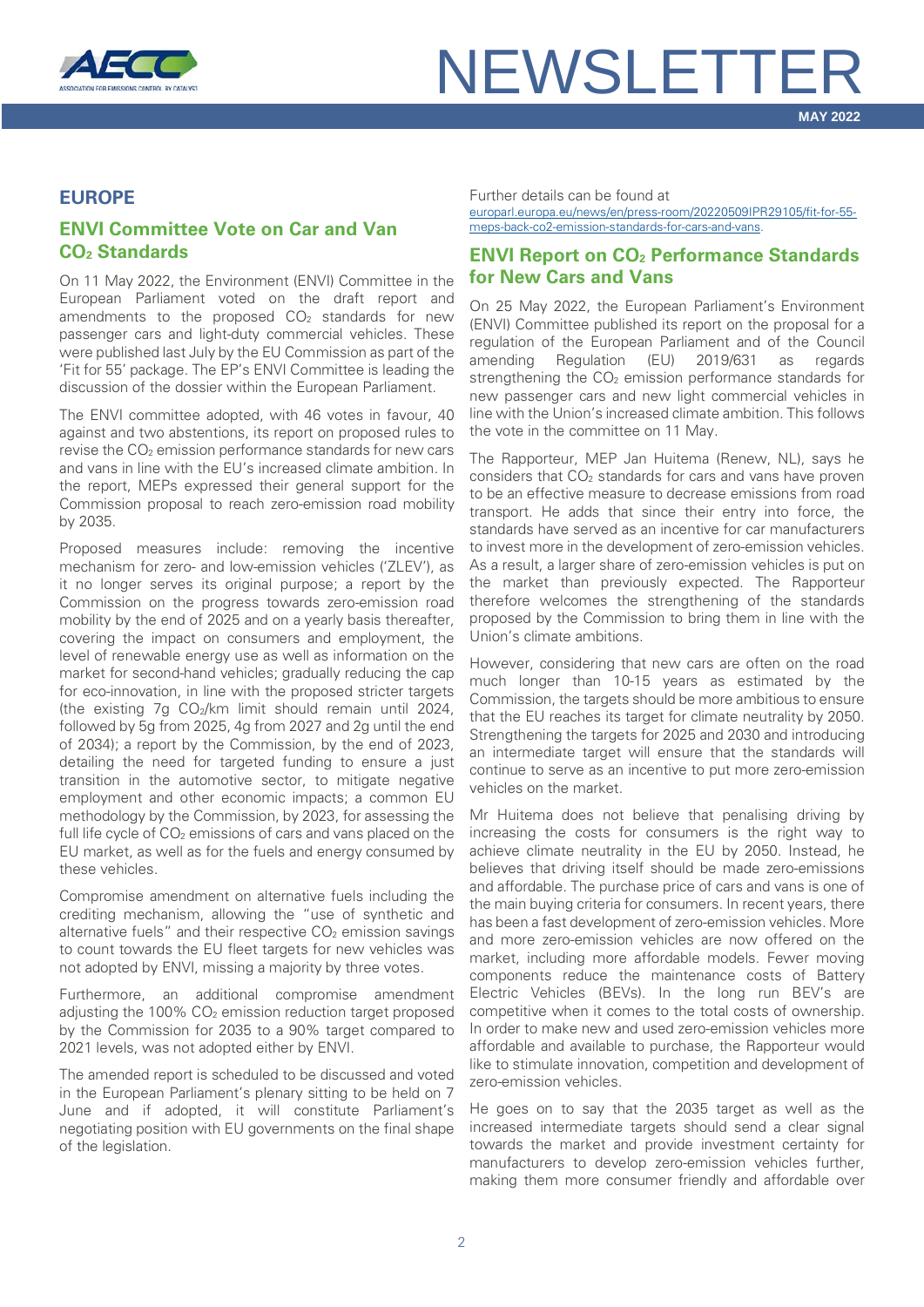

time. Additionally, further investments should be made in charging infrastructure to make the purchase of zeroemission vehicles as attractive as possible. The Alternative Fuels Infrastructure Regulation as proposed by the Commission should be made more ambitious in terms of charging infrastructure for cars and vans, to correspond with the ambition of the  $CO<sub>2</sub>$  standards. Other policies that can further support the transition to climate neutral transport should be brought in line with the stricter  $CO<sub>2</sub>$  standards, such as a revision the Energy Performance of Buildings Directive and the Clean Vehicles Directive.

The full ENVI report is available to read at [europarl.europa.eu/doceo/document/A-9-2022-0150\\_EN.html#title2.](https://www.europarl.europa.eu/doceo/document/A-9-2022-0150_EN.html#title2)

## <span id="page-2-0"></span>**ENVI Committee Adoption of Parts of 'Fit for 55' 2030 Package**

On 17 May 2022, the EP's Committee on Environment, Public Health and Food Safety (ENVI) adopted five reports of the 'Fit for 55' package.

MEPs voted for reform of the Emissions Trading System (ETS), including a new ETS II for buildings and road transport. This new ETS will not include private buildings or transport until 2029, subject to an assessment by the Commission.

The committee called for a broader scope and faster implementation of the EU Carbon Border Adjustment Mechanism (CBAM) to prevent carbon leakage and raise global climate ambition. MEPs also amended EU effortsharing legislation, covering GHG emissions in sectors not included in the ETS, representing roughly 60% of EU emissions. For the first time, all EU member states would have to reduce greenhouse gas emission with targets ranging between 10-50%.

Finally, MEPs agreed to increase the EU carbon sinks target for land use, land use change and forestry sector (LULUCF), which would de facto increase the EU's 2030 GHG reduction target to 57%.

All these reports, including that on  $CO<sub>2</sub>$  emission standards for cars and vans, are scheduled for a vote during the 6-9 June plenary session, after which Parliament will be ready to start negotiations with the European Council.

The ENVI press release is available to read in full at [europarl.europa.eu/news/en/press-room/climate-change-meps-push-for](https://www.europarl.europa.eu/news/en/press-room/20220516IPR29636/climate-change-meps-push-for-accelerated-eu-action-and-energy-independence)[accelerated-eu-action.](https://www.europarl.europa.eu/news/en/press-room/20220516IPR29636/climate-change-meps-push-for-accelerated-eu-action-and-energy-independence)

### <span id="page-2-1"></span>**Public Consultation on Draft Euro 6e**

On 23 May 2022, the European Commission submitted its draft regulation to a four-week public consultation.

The proposal includes amendments to Regulation (EU) 2017/1151. It reflects the adaptation to technical progress achieved in the UN World Forum for Harmonisation of Vehicle Regulations (WP.29) on the UN Regulation No. 154 for the Worldwide harmonised Light-duty vehicles Test

Procedure (WLTP) and in the draft UN Regulation on Real Driving Emissions (RDE) test procedure.

The measure includes improvements to the RDE test procedure and repeals obsolete provisions for the rules on access to vehicle on-board diagnostics (OBD) information and vehicle repair and maintenance information, which were incorporated into Regulation (EU) 2018/858 (Type Approval Framework).

The Commission's four-week public consultation on the draft Commission Regulation runs until 20 June 2022.

The public consultation can be found at [ec.europa.eu/info/law/better-regulation/have-your-say/initiatives/13483-](https://ec.europa.eu/info/law/better-regulation/have-your-say/initiatives/13483-Amendments-to-emissions-type-approval-testing-procedures-of-light-duty-vehicles-WLTP-and-RDE-_en) [Amendments-to-emissions-ta-testing-of-ldv-WLTP-and-RDE.](https://ec.europa.eu/info/law/better-regulation/have-your-say/initiatives/13483-Amendments-to-emissions-type-approval-testing-procedures-of-light-duty-vehicles-WLTP-and-RDE-_en)

### <span id="page-2-2"></span>**Environment Commissioner Structured Dialogue with ENVI Committee**

On 30 May 2022, Environment Commissioner Mr Virginijus Sinkevičius held a structured dialogue with the European Parliament's Environment (ENVI) Committee. In his opening speech he covered a broad range of subjects, saying he wanted to listen to the committee about its priorities for the 2023 work programme.

With regards to air pollution, Mr Sinkevičius said that the Commission has promised to draw on the lessons learnt from the evaluation of the current air quality legislation, and to align EU air quality standards more closely with the World Health Organization recommendations. It also proposed to strengthen provisions on monitoring, modelling and air quality plans to help local authorities achieve cleaner air. He stated that these processes are now under way and the Commission has taken good note of the update to the WHO Global Air Quality Guidelines published in September 2021.

The Commissioner's full speech is available to read at [ec.europa.eu/commission/presscorner/detail/en/SPEECH.](https://ec.europa.eu/commission/presscorner/detail/en/SPEECH_22_3374)

## <span id="page-2-3"></span>**Think Tank Briefing on EU's Zero Pollution Ambition**

On 3 May 2022, the European Parliament's Research Service (Think Tank) published a briefing on the EU's zero pollution ambition. The document explains that the EU has set the goal of achieving zero pollution for a non-toxic environment by 2050. This would mean reducing air, water and soil pollution to 'levels no longer considered harmful to health and natural ecosystems and respecting the boundaries the planet can cope with'. Achieving this long-term ambition will mean updating the comprehensive legal framework currently in place at EU level to address pollution in order to keep up with the latest scientific evidence.

Regarding air pollution, the briefing outlines the health and environmental impacts. It then describes the three pillars of EU legislative framework: source-specific emission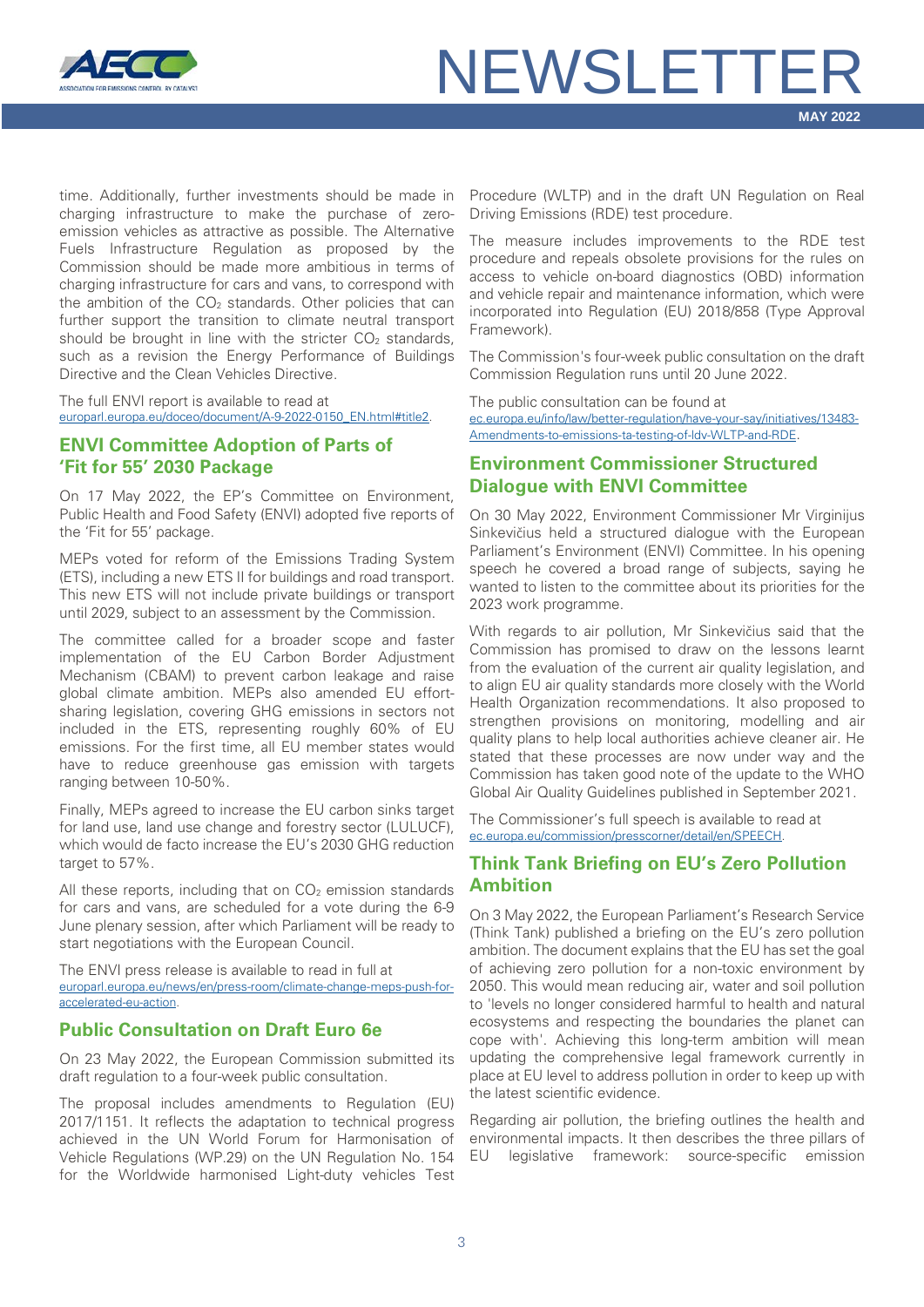

standards, the National Emission Ceilings Directive and Ambient Air Quality Directives.

Finally, the document covers the state of play regarding various pollutants in the EU. In 2019, 97% of the EU's urban population was exposed to concentrations of PM2.5 above the latest WHO guideline level. By contrast, 4% of EU urban residents were exposed to PM2.5 levels exceeding the EU standard. The respective figures were 94% and 4% for nitrogen dioxide; and 99% and 34% for ozone levels. The EEA estimated that 178 000 lives would have been saved had the new WHO air quality guideline of  $5 \mu g/m^3$  for  $PM_{2.5}$  been achieved across the EU-27 in 2019.

Under the zero-pollution action plan, the European Commission has committed to revise the EU's air quality standards to align them more closely with the new WHO recommendations. The revision of the AAQ directives, planned for the third quarter of 2022, may also include an explicit mechanism for adjusting air quality standards to technical and scientific progress, including for air pollutants that are currently not covered. In the meantime, the Commission intends to introduce stricter requirements to tackle air pollution at source, such as from agriculture, industry, transport, buildings and energy. Rules on pollutant emissions from vehicles will also be reviewed, with more stringent standards expected in July 2022.

The briefing document can be read in full at [europarl.europa.eu/RegData/etudes/BRIE/2022/729404/EPRS\\_BRI\(2022](https://www.europarl.europa.eu/RegData/etudes/BRIE/2022/729404/EPRS_BRI(2022)729404_EN.pdf) [\)729404\\_EN.pdf.](https://www.europarl.europa.eu/RegData/etudes/BRIE/2022/729404/EPRS_BRI(2022)729404_EN.pdf)

## <span id="page-3-0"></span>**Think Tank Briefing on Road Transport Emissions Pricing Instruments**

On 11 May 2022, the Think Tank of the European Parliament published a briefing giving an overview of pricing instruments on road transport  $CO<sub>2</sub>$  emissions. It presents the current use of these instruments in the EU, the main EU legal framework in this field including the expected developments, and the impacts these instruments may have on the road transport sector and society in general. The study was carried out for the Transport and Tourism (TRAN) Committee of the European Parliament.

The research found that pricing instruments on road transport  $CO<sub>2</sub>$  emissions are widely applied in Europe, although there are significant differences between Member States. More broadly, Member States also differ to the level by which their road transport sectors meet the 'polluter-pays' and 'userpays' principles.

It says the European Commission has presented proposals to incentivise the pricing of  $CO<sub>2</sub>$  emissions of road transport by introducing emission trading for this sector as well as by revising the Energy Taxation Directive. One of the aims of the latter is to incentivise the uptake of low-carbon energy carriers by the transport sector.

The report adds that pricing instruments (particularly emission trading and fuel taxes) are effective in reducing  $CO<sub>2</sub>$ emissions in the road transport sector. They may, however, also have significant distributional impacts, which should be carefully considered in order to gain social acceptance for this type of instruments.



The Think Tank proposes a range of policy recommendations in order to optimise the use of pricing instruments in decarbonising the road transport sector. It says a balanced mix of pricing instruments such as fuel taxers and/or an Emission Trading System would be the cornerstone(s) of an effective package of pricing instruments on  $CO<sub>2</sub>$  emissions. However,  $CO<sub>2</sub>$  based purchase taxes may provide an effective additional incentive for the uptake of low- and zeroemission vehicles. The briefing proposes that pricing instruments are integrated in a broader package of  $CO<sub>2</sub>$ reduction policies, and that the political and social acceptance of pricing instruments are considered. In order to maintain the effectiveness and revenue of pricing instruments, regular updates of CO<sub>2</sub> based pricing instruments are required, taking trends in the car industry and consumer preferences into account. Finally, the report concludes that an overall transport pricing policy should not only consider  $CO<sub>2</sub>$ emissions, but also other externalities like air pollution and congestion.

The briefing can be found at

[europarl.europa.eu/RegData/etudes/STUD/2022/699641/IPOL\\_STU\(202](https://www.europarl.europa.eu/RegData/etudes/STUD/2022/699641/IPOL_STU(2022)699641_EN.pdf) [2\)699641\\_EN.pdf.](https://www.europarl.europa.eu/RegData/etudes/STUD/2022/699641/IPOL_STU(2022)699641_EN.pdf)

## <span id="page-3-1"></span>**TRAN Opinion on Revision of European Emissions Trading System**

On 11 May 2022, the Transport and Tourism (TRAN) Committee of the European Parliament published an opinion on the revision of the European Emissions Trading System (ETS), an integral part of the 'Fit for 55' package. The Rapporteur is MEP Andrey Novakov (EPP, BG).

The proposal by the Commission provides for an increased target for lowering emissions, from 43 to 61% below 2005 levels by 2030, inclusion of shipping emissions and a gradual phase out of the free emission allowances for the aviation sector. In addition, the Commission proposes to launch a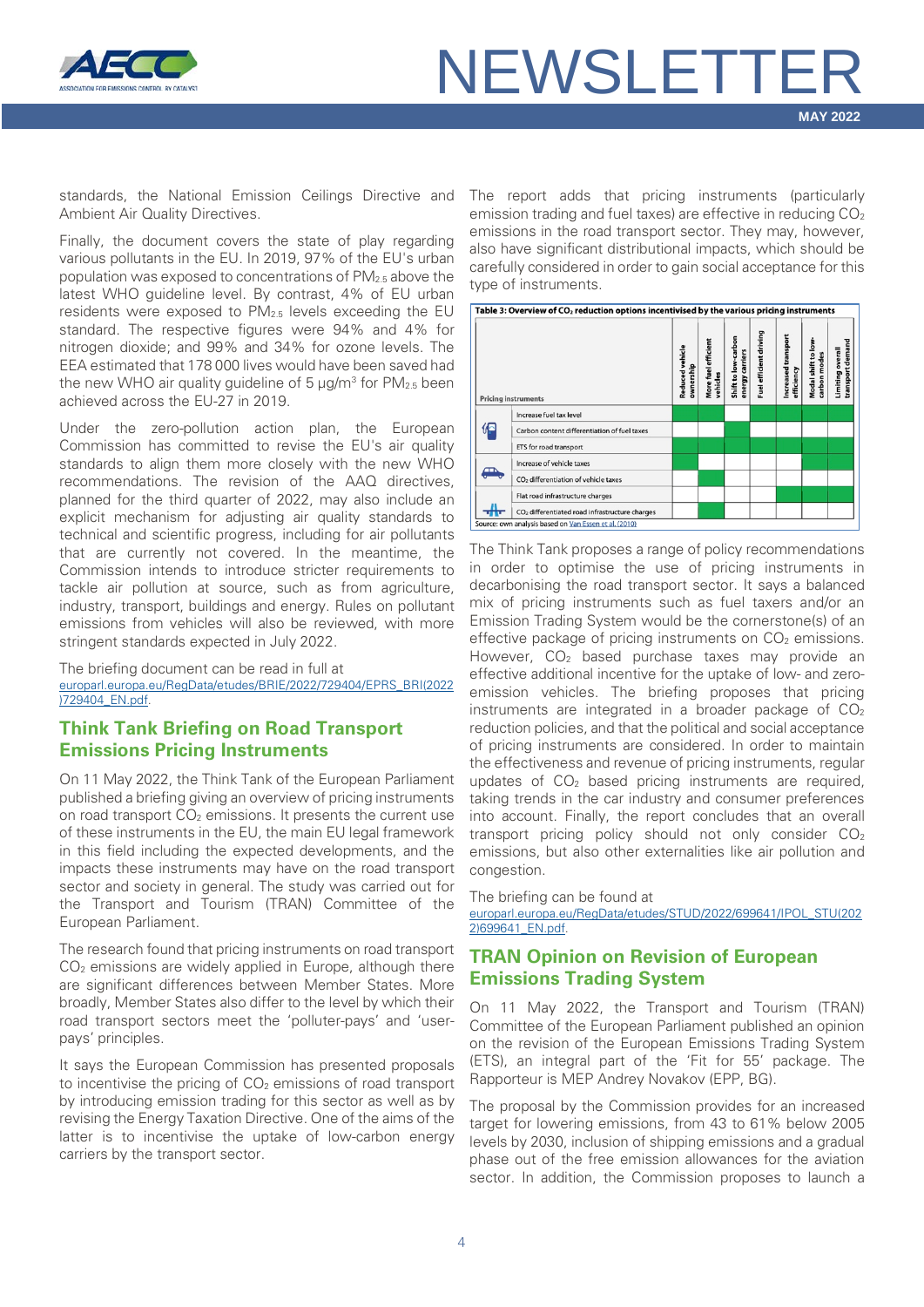

new separate emissions trading system to cover road transport and buildings.

The Rapporteur says he supports the Union's ambitions to tackle climate change and decarbonise the EU economy. However, he has 'serious concerns' that the extension of the EU ETS to cover road transport and buildings will negatively affect end-consumers, citizens and businesses, through further increasing fuel costs as the cost of ETS allowances will be passed through to end-consumer prices, in particular for lower- and middle-income households, reducing their mobility and leading to energy and transport poverty. The Rapporteur therefore considers that an extension of the new ETS to both road transport and buildings is premature.

MEP Novakov considers that a comprehensive impact assessment of the entire 'Fit for 55' package, indicating the real burden to European citizens and thoroughly analysing the risk and scale of energy and transport poverty, is a crucial precondition before a well-informed final decision on the new ETS can be made.

The opinion, including proposed amendments, is at [europarl.europa.eu/doceo/document/TRAN-AD-704649\\_EN.pdf.](https://www.europarl.europa.eu/doceo/document/TRAN-AD-704649_EN.pdf)

## <span id="page-4-0"></span>**EU Greenhouse Gas Inventory Report**

On 31 May 2022, the European Environment Agency (EEA) published the annual EU greenhouse gas inventory for 1990- 2020 and inventory report for 2022, which it has submitted to the United Nations Framework Convention on Climate Change (UNFCCC). The overall reduction in 2020 greenhouse gas emissions was 34% compared to the 1990 base year, or 1.94 billion tonnes of  $CO<sub>2</sub>$ eq (carbon dioxide equivalent).

EEA says that key drivers that led to emission reductions over the past three decades include the growing use of renewables, the use of less carbon intensive fossil fuels and improvements in energy efficiency, structural changes in the economy, lower demand for heating due to warmer winters in Europe. The effect of the 2020 economic recession triggered by the COVID-19 lockdowns also had a substantial impact on reducing emissions in 2020.

All sectors reduced emissions except for transport and refrigeration and air conditioning. Reductions were largest for manufacturing industries and construction, electricity and heat production, iron and steel production (including energyrelated emissions) and residential combustion.

Almost all EU Member States reduced emissions compared to 1990 and contributed to the overall positive EU performance. The UK and Germany accounted for 47% of the total net reductions over the past 30 years.

The EEA submission to the UNFCCC can be found at [eea.europa.eu/highlights/continued-drop-in-eus](https://www.eea.europa.eu/highlights/continued-drop-in-eus-greenhouse?utm_source=EEASubscriptions&utm_medium=RSSFeeds&utm_campaign=Generic)[greenhouse?utm\\_source=EEASubscriptions.](https://www.eea.europa.eu/highlights/continued-drop-in-eus-greenhouse?utm_source=EEASubscriptions&utm_medium=RSSFeeds&utm_campaign=Generic)

### <span id="page-4-1"></span>**EEA Assessment on Road Transport Decarbonisation**

On 1 June 2022, the European Environment Agency (EEA) published its annual assessment on 'Decarbonising road transport – the role of vehicles, fuels and transport demand'.

According to EEA data,  $CO<sub>2</sub>$  emissions from passenger cars in the 27 EU Member States increased by 5.8 %, and emissions from heavy goods vehicles increased by 5.5 %, from 2000 to 2019. The main reason for the total increase in both car and truck emissions was growing transport volumes, which have only partially been offset by better fuel efficiency and the use of biofuels, the EEA assessment shows.

EEA says that improving vehicle  $CO<sub>2</sub>$  efficiency, including increasing the share of electric vehicles, is expected to play an important role in decarbonising passenger and freight transport – especially when coupled with continued decarbonisation of electricity and fuel production. However, the EEA assessment also finds that decarbonising Europe's mobility system requires methods beyond efficiency gains in road transport.



The EEA report can be downloaded from [eea.europa.eu/media/europes-road-transport-needs](https://www.eea.europa.eu/media/europes-road-transport-needs-to?utm_source=EEASubscriptions&utm_medium=RSSFeeds&utm_campaign=Generic)[to?utm\\_source=EEASubscriptions.](https://www.eea.europa.eu/media/europes-road-transport-needs-to?utm_source=EEASubscriptions&utm_medium=RSSFeeds&utm_campaign=Generic)

## <span id="page-4-2"></span>**Court of Justice Ruling on Health Damage from Air Pollution**

On 5 May 2022, the Advocate General of the Court of Justice of the EU ruled that Member States may be liable for health damage caused by excessive air pollution.

A resident of the Paris agglomeration is seeking compensation from the French State totalling €21 million because, he claims, the increasing air pollution in that agglomeration has damaged his health.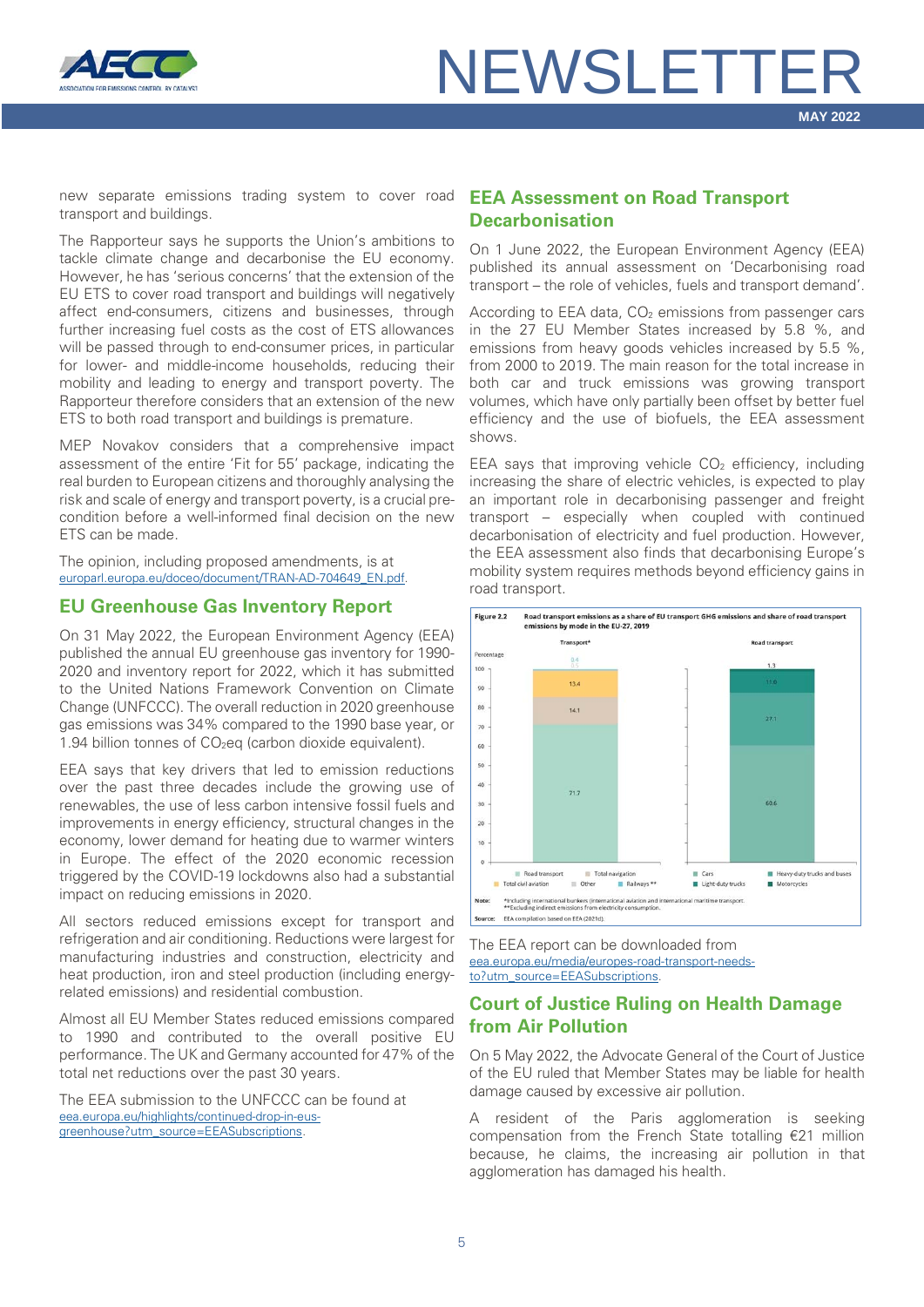

In 2019, the Court of Justice found that the limit values for nitrogen dioxide in the Paris agglomeration had been exceeded since 2010, the point at which they had to be complied with. The French Council of State also found that in Paris those limit values continued to be exceeded into 2020 and that the limit values for PM10 (particulate matter) were exceeded for the years up to 2018 and 2019.

The Administrative Court of Appeal, Versailles, which is hearing the dispute, has referred to the Court of Justice the question whether and, if so, under what conditions individuals can claim compensation from the State for health damage caused by infringement of the EU limit values. In her opinion, Advocate General Juliane Kokott takes the view that an infringement of the limit values for the protection of air quality under EU law may give rise to entitlement to compensation from the State.

Advocate General Kokott ruled that three conditions must be satisfied for Member States to be liable. Firstly, the injured party must prove that he or she has stayed, for a sufficiently long period of time, in an environment in which the limit values for ambient air quality under EU law have been seriously infringed. Secondly, he or she must prove damage that can be linked to the relevant air pollution in the first place. And thirdly, the injured party must prove a direct causal link between that stay at a place where a limit value for ambient air quality has been seriously infringed and the damage claimed. The Advocate General does however point out that the Member State may exonerate itself by proving that such exceedance of the limit values would also have occurred if it had adopted in good time air quality plans which satisfy the requirements of the directive.

Full details of the ruling can be found at [curia.europa.eu/jcms/upload/docs/application/pdf/2022-](https://curia.europa.eu/jcms/upload/docs/application/pdf/2022-05/cp220078en.pdf) [05/cp220078en.pdf.](https://curia.europa.eu/jcms/upload/docs/application/pdf/2022-05/cp220078en.pdf)

## <span id="page-5-0"></span>**Court Ruling on Italian Breach of Air Pollution Rules**

On 12 May 2022, the European Court of Justice ruled that Italy breached EU air pollution rules and the country may now face penalties.

The Court ruled that the limits of nitrogen dioxide  $(NO<sub>2</sub>)$  have been "systematically and continuously exceeded" in specific areas of Italy, including Turin, Milan, Bergamo, Brescia, Genoa, Florence, Rome, Catania and some industrial areas.

The judges found that the  $NO<sub>2</sub>$  limits were passed in various periods since 2010 and the country did not adopt "appropriate measures" to comply with the annual threshold established by the EU Ambient Air Directive. It had also failed to take steps to ensure that the period in which the values were exceeded was "as short as possible".

The court ruling can be found at [eur-lex.europa.eu/legal](https://eur-lex.europa.eu/legal-content/IT/TXT/HTML/?uri=CELEX:62019CJ0573&from=EN)[content/IT/TXT/HTML/?uri=CELEX:62019CJ0573&from=EN.](https://eur-lex.europa.eu/legal-content/IT/TXT/HTML/?uri=CELEX:62019CJ0573&from=EN)

## <span id="page-5-1"></span>**European Commission Support for Electrolyser Capacity Expansion**

On 5 May 2022, Commissioner for Internal Market Thierry Breton and European electrolyser manufacturers signed a Joint Declaration whereby industry committed to a tenfold increase of its electrolyser manufacturing capacities by 2025. This will enable the annual EU production of 10 million tons of renewable hydrogen by 2030, set as target in the March 2022 REPowerEU Communication. It will improve Europe's sustainable and secure energy supply and reduce EU's reliance on Russian gas.

The Joint Declaration sets out a target agreed by electrolyser manufacturers in Europe to increase their manufacturing capacity tenfold to 17.5 GW per year. It also features Commission actions to put in place a supportive regulatory framework, facilitate access to finance and promote efficient supply chains.

The Commission states that the actions agreed will pave the way for large-scale clean hydrogen production in Europe. This will enable for the decarbonisation of otherwise hard-to-abate industry sectors and transport applications in line with our 'Fit for 55' objectives and replacing Russian gas.

The Joint Declaration can be downloaded from [ec.europa.eu/commission/presscorner/detail/en/IP\\_22\\_2829.](https://ec.europa.eu/commission/presscorner/detail/en/IP_22_2829)

### <span id="page-5-2"></span>**Commission Communication on REPowerEU Plan**

On 18 May 2022, the European Commission published communications on the REPowerEU plan. This plan is intended to reduce EU dependence on Russian fossil fuels by "fast forwarding the clean transition and joining forces to achieve a more resilient energy system and a true Energy Union".

The plan puts forward actions to save energy, diversify supplies, substitute fossil fuels by accelerating Europe's clean energy transition, and "smartly combine investments and reforms".

The communication says that renewable hydrogen will be key to replace natural gas, coal and oil in hard-to-decarbonise industries and transport. It adds that in transport, electrification can be combined with of the use of fossil-free hydrogen to replace fossil fuels. To enhance energy savings and efficiencies in the transport sector and accelerate the transition towards zero-emission vehicles, the Commission will consider a legislative initiative to increase the share of zero emission vehicles in public and corporate car fleets above a certain size. It also calls on the co-legislators to swiftly adopt the pending proposals on alternative fuels and other transport related files supporting green mobility. Finally, the Commission says it will adopt in 2023 a legislative package on greening freight transport.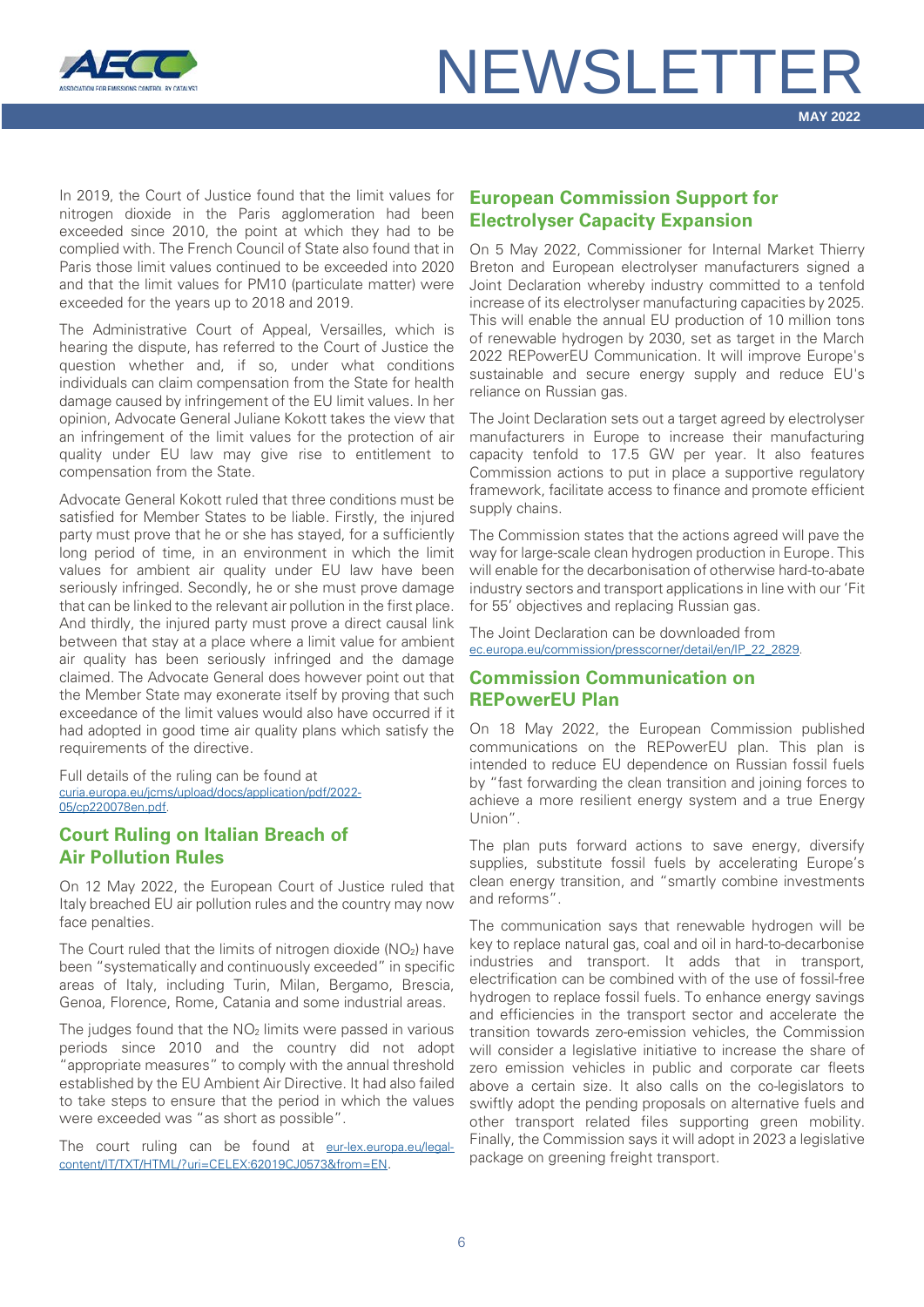

The EC's communication can be downloaded from [energy.ec.europa.eu/communication-repowereu-plan-com2022230\\_en.](https://energy.ec.europa.eu/communication-repowereu-plan-com2022230_en)

### <span id="page-6-0"></span>**NORTH AMERICA**

## <span id="page-6-1"></span>**CARB Advanced Clean Fleet Draft Regulation Workshops**

On 2, 4 and 6 May 2022, the California Air Resources Board (CARB) held workshops on the draft regulatory language for the Advanced Clean Fleet (ACF) rules for certain fleets in Classes 2b through to 8.

The ACF rules define regulated purchase requirements for the categorised fleets (High Priority and Federal, Drayage, and State and Local Government) which are licensed, operated or controlled in the state of California with gross vehicle weights of 8500lbs or higher. CARB has recently added light-duty vehicles used for package, parcel or mail delivery.

CARB presented details of exempt vehicles, the proposed 'Model Year Schedule' showing the progression of the fleet over the coming years in terms of new purchases and retired vehicles, and zero emission vehicle (ZEV) milestones with ultimate targets for 100% ZEV.

| <b>Zero-Emission Fleet Percentage</b>           | 10%  | 25%  | $150\%$ 75% |      | 100% |
|-------------------------------------------------|------|------|-------------|------|------|
| Box trucks, vans, two-axle buses, yard trucks   | 2025 | 2028 | 2031        | 2033 | 2035 |
| Work trucks, day cab tractors, three-axle buses | 2027 | 2030 | 2033        | 2036 | 2039 |
| Sleeper cab tractors and specialty vehicles     | 2030 | 2033 | 2036        | 2039 | 2042 |

Stakeholders were able to comment on exemptions, implementation timelines, and commercial availability of ZEVs. CARB is expected to revise its ACF proposal in the coming months based on stakeholder input, with a second meeting to finalise the regulation scheduled for early 2023.

CARB presentations and meeting details are at [arb.ca.gov/our-work/programs/advanced-clean-fleets/advanced-clean](https://ww2.arb.ca.gov/our-work/programs/advanced-clean-fleets/advanced-clean-fleets-meetings-events)[fleets-meetings-events.](https://ww2.arb.ca.gov/our-work/programs/advanced-clean-fleets/advanced-clean-fleets-meetings-events)

## <span id="page-6-2"></span>**California In-Use Testing Programme for Tier 5 Off-Road Engines**

On 2 May 2022, California Air Resources Board (CARB) held an online workshop on the development of an in-use emission testing programme for new Tier 5 off-road engines.

Under the existing off-road in-use compliance (ORIUC) program, CARB has the authority to test in-use engines up to 75% of their useful life (UL) period, using the test procedures used for certification (transient, steady-state, and not-toexceed). At the Tier 5 stage, CARB intends to implement a manufacturer-run ECU/sensor-based and PEMS in-use testing programme – similar to the existing in-use testing requirements for on-road heavy-duty diesel engines and for large nonroad SI engines.

The changes to the ORIUC programme would include offcycle test procedures using PEMS, updated emissions calculations and evaluation methods, and changes to expand the UL limits for ORIUC engines.

The new in-use programme would be applicable to engines with a power rating of >56 kW, which at minimum would require SCR aftertreatment to comply with emission standards. The programme concept involves three steps: data from engine control unit and sensors; triggered PEMS testing; and corrective action if PEMS testing shows that an engine family is not compliant.

Further details can be found at [carbstage.arb.ca.gov/sites/default/files/2022-](https://carbstage.arb.ca.gov/sites/default/files/2022-04/May%202nd%20Tier%205%20Workgroup%20slides%20041922_cb_ADA_042022_0.pdf) [04/May%202nd%20Tier%205%20Workgroup%20slides.](https://carbstage.arb.ca.gov/sites/default/files/2022-04/May%202nd%20Tier%205%20Workgroup%20slides%20041922_cb_ADA_042022_0.pdf)

## <span id="page-6-3"></span>**ASIA-PACIFIC**

## <span id="page-6-4"></span>**New Zealand Emissions Reduction Plan**

On 16 May 2022, the New Zealand adopted its first Emissions Reduction Plan. This is a statutory document required under the Climate Change Response Act to help achieve net zero CO<sub>2</sub> emissions by 2050 domestically and support the global effort to limit temperature rise to 1.5˚C according to the Paris Agreement. The plan sets out carbon budgets and targets as well as define actions across all sectors in the economy.

The emissions reduction plan will help New Zealand move away from fossil fuels and reduce exposure to volatile global fuel markets. The Government will help households reduce their transport emissions by improving access to affordable, sustainable transport options. The goals for transport include: (1) continuing the Clean Vehicle Discount to help New Zealanders purchase low- and zero-emission vehicles and reduce their fuel and vehicle maintenance costs, (2) improving electric vehicle charging infrastructure across New Zealand to ensure that all New Zealanders can charge when they need to, (3) making cleaner vehicles and low-emissions alternatives affordable for low-income households through a vehicle scrap-and-replace scheme and (4) improving travel choices and accessibility by providing people with more convenient, affordable and frequent buses and trains, as well as safer walkways and cycle lanes.

Specific targets are defined, including reduce total kilometres travelled by the light fleet by 20% by 2035 through improved urban form and providing better travel options, particularly in the largest cities, increase zero-emissions vehicles to 30% of the light fleet by 2035, reduce emissions from freight transport by 35% by 2035 and reduce the emissions intensity of transport fuel by 10% by 2035.

The emissions reduction plan can be accessed at [environment.govt.nz/publications/aotearoa-new-zealands-first](https://environment.govt.nz/publications/aotearoa-new-zealands-first-emissions-reduction-plan/)[emissions-reduction-plan/.](https://environment.govt.nz/publications/aotearoa-new-zealands-first-emissions-reduction-plan/)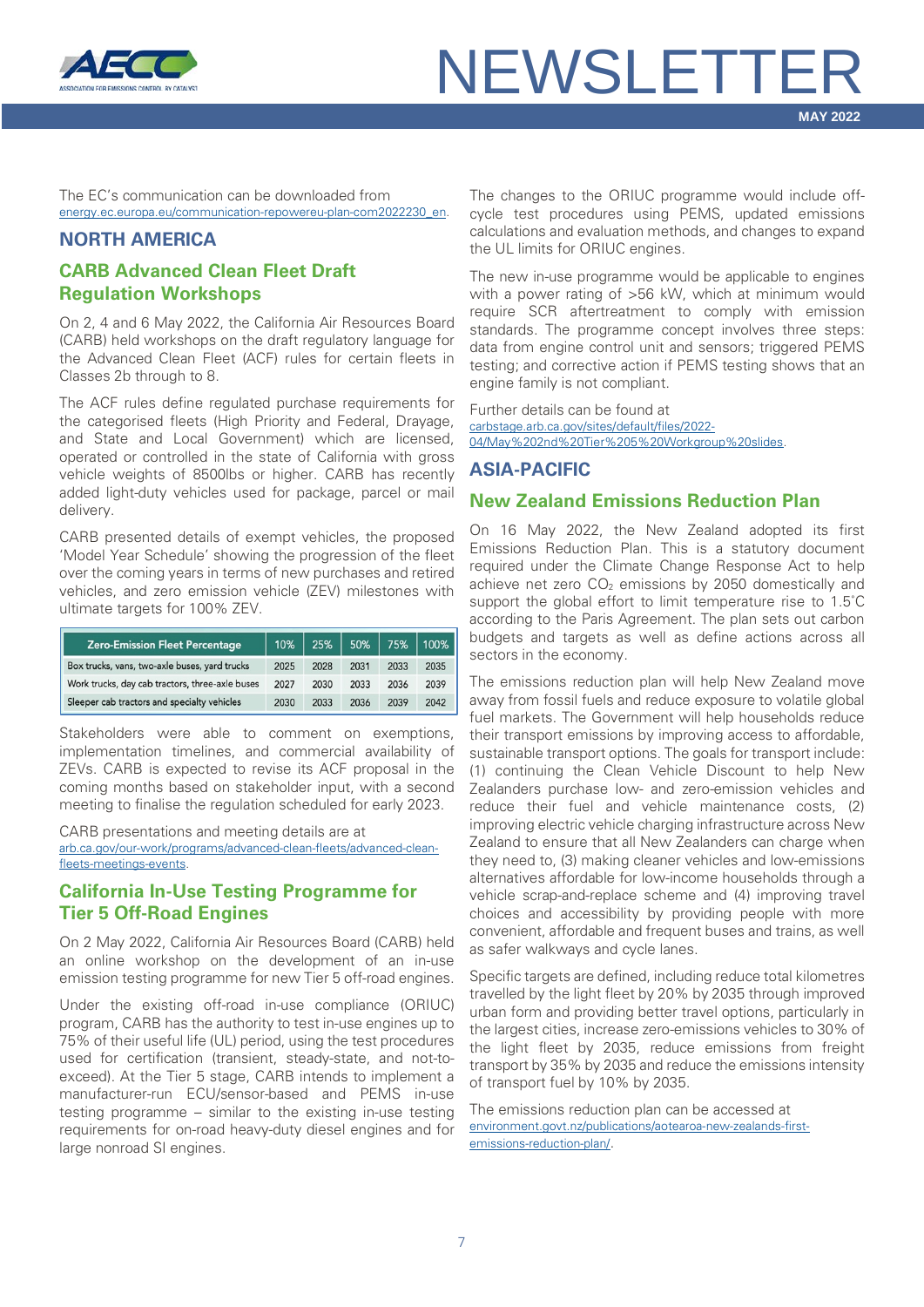

## <span id="page-7-0"></span>**UNITED NATIONS**

### <span id="page-7-1"></span>**Carbon Life Cycle Assessment Workshop**

On 31 May 2022, a workshop on Carbon Life Cycle Assessment (LCA) was organised during the 86<sup>th</sup> session of the Working Party on Pollution and Energy (GRPE).

The sessions included presentations about different LCA methodologies being used by different stakeholders. Different Contracting Parties including Japan, Korea, France, Russia, USA and the European Commission provided their views as well as presented LCA projects being conducted within their countries.

MECA, presented its LCA analysis and LCA dashboard which allows the impact of different parameters to be considered, including the pollutant emissions generated by the vehicles and the generation of the energy. The methodology allows the evaluation of different fleet compositions, including vehicles powered by different fuels and penetration of different powertrains in the fleet.

OICA and CLEPA presented their views on the application of LCA in the automotive industry. OICA said it is premature to cast LCA within legislation, but there is a need to formulate international guidelines for standardisation of the method. CLEPA called for regulation of  $CO<sub>2</sub>$  emissions from vehicles on a life cycle basis to incentivise technologies with the lowest carbon impact for the entire value chain.

The European Commission, DG Clima, stated the CO<sub>2</sub> emissions standards for light- and heavy-duty vehicles include the mandate to evaluate by 2023 the possibility to develop a common EU methodology for LCA.

During the subsequent GRPE proper session, the GRPE considered the result of the Carbon Life Cycle workshop. It was noted there is a strong need to define a harmonised approach on this subject. Contracting Parties including the European Commission, Japan, Korea, Russian Federation, Sweden, Switzerland, the UK and the USA, as well as stakeholders including OICA and CLEPA presented their views. The GRPE endorsed the creation of the Informal Working Group on Life Cycle Assessment (IWG LCA).

Presentations of the GRPE LCA workshop can be found at [unece.org/transport/events/wp29grpe-workshop-carbon-lca-vehicles.](https://unece.org/transport/events/wp29grpe-workshop-carbon-lca-vehicles)

#### <span id="page-7-2"></span>**GENERAL**

### <span id="page-7-3"></span>**ICCT Paper on Reducing Oil Dependence in EU Through HDV Measures**

On 5 May 2022, the International Council on Clean Transportation (ICCT) published a fact sheet on reducing oil dependence in the EU through applied measures for trucks and buses.

The paper says trucks and buses in the EU represent just 2.5% of the total stock of vehicles on the road, yet they are

responsible for 21% of total annual oil consumption. ICCT points out that  $CO<sub>2</sub>$  standards are currently in place to reduce emissions and fossil fuel use from trucks in the long-term, however increasing levels of activity sees little real reduction in energy consumption in the short-term. The NGO says a variety of measures can be implemented this year to reduce oil consumption from trucks and buses both immediately and by 2027.

One of the measures ICCT proposes is to increase the  $CO<sub>2</sub>$ standards emission reduction from 30% to 60% in 2030 in the upcoming revision. Other measures include reducing the speed limit of all trucks and buses by 5 km/h, establishing a funding mechanism for the provision of low rolling resistance tires to one in ten vehicles, and establishing a funding mechanism for the provision of aerodynamic devices to one in ten trailers used in long-haul transport.

ICCT states that the combination of these measures would reduce the EU's annual oil consumption by 37.5 million barrels of oil equivalent by 2027, or a7% reduction over current consumption levels in the HDV sector.

The ICCT fact sheet can be found at [theicct.org/publication/fs-eu-hdv-oil-imports-may22/.](https://theicct.org/publication/fs-eu-hdv-oil-imports-may22/)

### <span id="page-7-4"></span>**RESEARCH SUMMARY**

#### **Effects of Emissions and Pollution**

Toxicological effects of traffic-related air pollution on the lungs: Evidence, biomarkers and intervention, Jiani Xiao, et al.; *Ecotoxicology and Environmental Safety* (June 2022), Vol. 238, 113570, [doi:](https://doi.org/10.1016/j.ecoenv.2022.113570)  [10.1016/j.ecoenv.2022.113570.](https://doi.org/10.1016/j.ecoenv.2022.113570)

Long-Term Exposure to Traffic-Related Air Pollution and Selected Health Outcomes: A Systematic Review and Meta-Analysis, H. Boogaard, et al.; *Environment International* (in press), [doi: 10.1016/j.envint.2022.107262.](https://doi.org/10.1016/j.envint.2022.107262)

Cardiovascular effects of traffic-related air pollution: A multi-omics analysis from a randomized, crossover trial, Qingli Zhang, et al.; *Journal of Hazardous Materials* (August 2022), Vol. 435, 129031, [doi:](https://doi.org/10.1016/j.jhazmat.2022.129031)  [10.1016/j.jhazmat.2022.129031.](https://doi.org/10.1016/j.jhazmat.2022.129031)

Short-term NO<sub>2</sub> exposure and cognitive and mental health: A panel study based on a citizen science project in Barcelona, Spain, Florence Gignac, et al.; *Environment International* (June 2022), Vol. 164, 107284, [doi:](https://doi.org/10.1016/j.envint.2022.107284)  [10.1016/j.envint.2022.107284.](https://doi.org/10.1016/j.envint.2022.107284)

Reductions in NO<sub>2</sub> and emergency room visits associated with California's goods movement policies: A quasi-experimental study, Ying-Ying Meng, et al.; *Environmental Research* (in press), doi: [10.1016/j.envres.2022.113600.](https://doi.org/10.1016/j.envres.2022.113600)

Global preterm births attributable to BTEX (benzene, toluene, ethylbenzene, and xylene) exposure, Debatosh Partha, et al.; *Science of The Total Environment* (in press), [doi: 10.1016/j.scitotenv.2022.156390.](https://doi.org/10.1016/j.scitotenv.2022.156390)

### **Air Quality, Sources and Exposure**

Modelling the Impact of the Introduction of the EURO 6d-TEMP/6d Regulation for Light-Duty Vehicles on EU Air Quality, Alexander de Meij, et al.; *Appl. Sci.* (2022), Vol. 12(9), 4257[, doi: 10.3390/app12094257.](https://doi.org/10.3390/app12094257)

Enhanced Emission Calculation for Freight Transport, Thomas Gable, et al.; *Procedia Computer Science* (2022), Vol. 201, pp. 601-607, [doi:](https://doi.org/10.1016/j.procs.2022.03.078)  [10.1016/j.procs.2022.03.078.](https://doi.org/10.1016/j.procs.2022.03.078)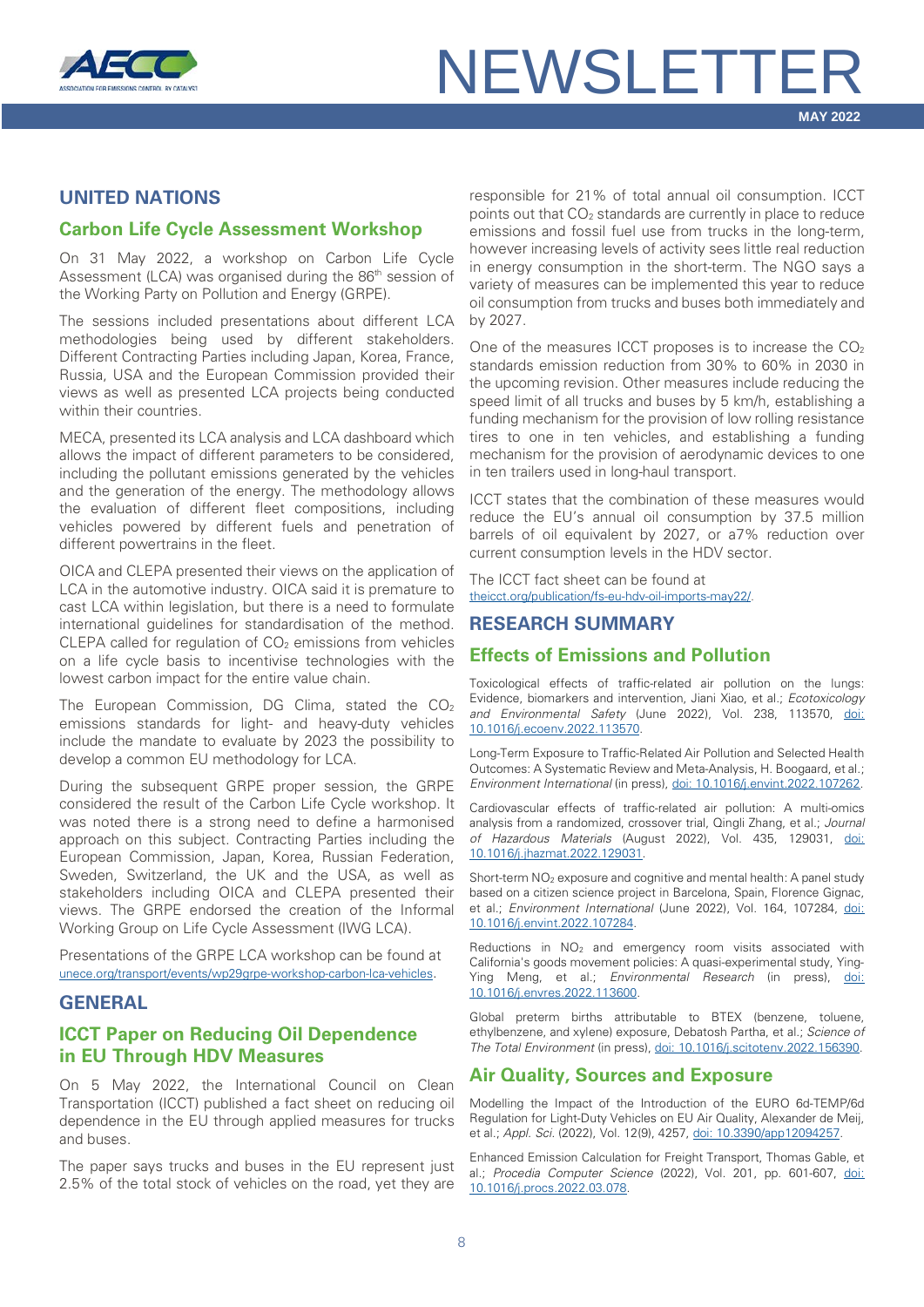

Impact of moving traffic on pollutant transport in street canyons under perpendicular wind: An CFD analysis using large-eddy simulations, Xing Zheng and Jiachuan Yang; *Sustainable Cities and Society* (July 2022), Vol. 82, 103911, [doi: 10.1016/j.scs.2022.103911.](https://doi.org/10.1016/j.scs.2022.103911)

Photoelectric and diffusion charging measurements of fine particulate air pollution along the main roads of the city of Madrid from 1999 to 2021, Philip Siegmann and Hilario Gómez-Moreno; *Atmospheric Environment* (August 2022), Vol. 282, 119160[, doi: 10.1016/j.atmosenv.2022.119160.](https://doi.org/10.1016/j.atmosenv.2022.119160)

Evaluation of air quality forecasting system FORAIR-IT over Europe and Italy at high resolution for year 2017, Mario Adani, et al.; *Atmospheric Pollution Research* (June 2022), Vol. 13, Issue 6, 101456, [doi:](https://doi.org/10.1016/j.apr.2022.101456)  [10.1016/j.apr.2022.101456.](https://doi.org/10.1016/j.apr.2022.101456)

Ammonia in urban atmosphere can be substantially reduced by vehicle emission control: A case study in Shanghai, China, Can Wu, et al.;<br>Journal of Environmental Sciences (in nress) doi: Journal of Environmental Sciences (in press), [doi:](https://doi.org/10.1016/j.jes.2022.04.043)  [10.1016/j.jes.2022.04.043.](https://doi.org/10.1016/j.jes.2022.04.043)

Do urban motor vehicle restriction policies truly control urban air quality? Xiaodong Zhang, et al.; *Transportation Research Part D: Transport and Environment* (June 2022), Vol. 107, 103293, [doi:](https://doi.org/10.1016/j.trd.2022.103293)  [10.1016/j.trd.2022.103293.](https://doi.org/10.1016/j.trd.2022.103293)

Can the Indian national ambient air quality standard protect against the hazardous constituents of PM2.5? Tunde Etchie, et al.; *Chemosphere* (September 2022), Vol. 303, 135047, [doi:](https://doi.org/10.1016/j.chemosphere.2022.135047)  [10.1016/j.chemosphere.2022.135047.](https://doi.org/10.1016/j.chemosphere.2022.135047)

Impact of change in traffic flow on vehicle non-exhaust PM<sub>2.5</sub> and PM<sub>10</sub> emissions: A case study of the M25 motorway, UK, Siyi Lin, et al.; *Chemosphere* (September 2022), Vol. 303, 135069, [doi:](https://doi.org/10.1016/j.chemosphere.2022.135069)  [10.1016/j.chemosphere.2022.135069.](https://doi.org/10.1016/j.chemosphere.2022.135069)

Personal air pollution exposure during morning commute car and active transport journeys, Rikesh Panchal, et al.; *Journal of Transport & Health* (in press), [doi: 10.1016/j.jth.2022.101365.](https://doi.org/10.1016/j.jth.2022.101365)

Heavy-duty truck routing strategy for reducing community-wide exposure to associated tailpipe emissions, Ji Luo, et al.; *Transportation Research Part D: Transport and Environment* (June 2022), Vol. 107, 103289[, doi: 10.1016/j.trd.2022.103289.](https://doi.org/10.1016/j.trd.2022.103289)

Scenario analysis of strategies to control air pollution, Hélder Relvas, et al.; *Urban Climate* (July 2022), Vol. 44, 101201, [doi:](https://doi.org/10.1016/j.uclim.2022.101201)  [10.1016/j.uclim.2022.101201.](https://doi.org/10.1016/j.uclim.2022.101201)

#### **Emissions Measurements and Modelling**

Pollutant emissions from Euro 6 light duty vehicle tested under steady state and transient operation on a roller test bench with hydrogenated paraffinic and biodiesel fuels, Pablo Fernández-Yáñez, et al.; *Fuel* (September 2022), Vol. 323, 124173, [doi: 10.1016/j.fuel.2022.124173.](https://doi.org/10.1016/j.fuel.2022.124173)

Effects of hydrogenated vegetable oil (HVO) and HVO/biodiesel blends on the physicochemical and toxicological properties of emissions from an off-road heavy-duty diesel engine, Cavan McCaffery, et al.; *Fuel* (September 2022), Vol. 323, 124283, [doi: 10.1016/j.fuel.2022.124283.](https://doi.org/10.1016/j.fuel.2022.124283)

Regulated and unregulated emissions and exhaust flow measurement of four in-use high performance motorcycles, Martin Pechout, et al.; *Atmospheric Environment: X* (April 2022), Vol. 14, 100170, [doi:](https://doi.org/10.1016/j.aeaoa.2022.100170)  [10.1016/j.aeaoa.2022.100170.](https://doi.org/10.1016/j.aeaoa.2022.100170)

On-road tailpipe characterization of exhaust ammonia emissions from inuse light-duty gasoline motor vehicles, Motasem Abualqumboz, et al.; *Atmospheric Pollution Research* (June 2022), Vol. 13, Issue 6, 101449, [doi: 10.1016/j.apr.2022.101449.](https://doi.org/10.1016/j.apr.2022.101449)

In-use Emission Measurements from Two High-Speed Passenger Ferries Operating in California with Tier 2 and Tier 3 Marine Diesel Engines, Chas Frederickson, et al.; *Emiss. Control Sci. Technol.* (2022), [doi: 10.1007/s40825-022-00212-x.](https://doi.org/10.1007/s40825-022-00212-x)

Real-world emission factors for SUVs using on-board emission testing and geo-computation, R. Smit, et al.; *Transportation Research Part D: Transport and Environment* (June 2022), Vol. 107, 103286, [doi:](https://doi.org/10.1016/j.trd.2022.103286)  [10.1016/j.trd.2022.103286.](https://doi.org/10.1016/j.trd.2022.103286)

Characterization of air pollutant emissions from construction machinery in Beijing and evaluation of the effectiveness of control measures based on information code registration data, Yifeng Xue, et al.; *Chemosphere* (September 2022), Vol. 303, 135064, [doi:](https://doi.org/10.1016/j.chemosphere.2022.135064)  [10.1016/j.chemosphere.2022.135064.](https://doi.org/10.1016/j.chemosphere.2022.135064)

Evaluation of real-world emissions of China V heavy-duty vehicles fueled by diesel, CNG and LNG on various road types, Feng Zheng, et al.;<br>Chemosphere (September 2022), Vol. 303, 135137, doi: *Chemosphere* (September 2022), Vol. 303, 135137, [doi:](https://doi.org/10.1016/j.chemosphere.2022.135137)  [10.1016/j.chemosphere.2022.135137.](https://doi.org/10.1016/j.chemosphere.2022.135137)

On-road  $CO<sub>2</sub>$  and NOx emissions of a diesel vehicle in urban traffic, G.M. Shahariar, et al.; *Transportation Research Part D: Transport and Environment* (June 2022), Vol. 107, 103326, [doi:](https://doi.org/10.1016/j.trd.2022.103326)  [10.1016/j.trd.2022.103326.](https://doi.org/10.1016/j.trd.2022.103326)

#### **Emissions Control, Catalysis, Filtration**

Intermodal comparison of tailpipe emission rates between transit buses and private vehicles for on-road passenger transport, Tongchuan Wei and H. Christopher Frey; *Atmospheric Environment* (in press), [doi:](https://doi.org/10.1016/j.atmosenv.2022.119141)  [10.1016/j.atmosenv.2022.119141.](https://doi.org/10.1016/j.atmosenv.2022.119141)

Evaluating the filtration efficiency of close-coupled catalyzed gasoline particulate filter (cGPF) over the WLTC and simulated RDE cycles, Dongdong Guo, et al.; *Chemosphere* (August 2022), Vol. 301, 134717, [doi: 10.1016/j.chemosphere.2022.134717.](https://doi.org/10.1016/j.chemosphere.2022.134717)

Effects of high-temperature CeO<sub>2</sub> calcination on the activity of Pt/CeO<sub>2</sub> catalysts for oxidation of unburned hydrocarbon fuels, Fan Lin, et al.; *Catalysis Science & Technology* (2022), Vol. 12, Issue 8, pp. 2462-2470, [doi: 10.1039/d2cy00030j.](https://doi.org/10.1039/d2cy00030j)

Influence of Global Operating Parameters on the Reactivity of Soot Particles from Direct Injection Gasoline Engines, S. Koch, et al.; *Emiss. Control Sci. Technol.* (2022), [doi: 10.1007/s40825-022-00211-y.](https://doi.org/10.1007/s40825-022-00211-y)

Effect of Rare-Earth (La, Nd, Pr, Y) Doping on the Properties of X-Y-Ce-Zr-O and X-Y-Z-Ce-Zr-O Nanodispersions for GPF Applications, I. Wiseman, et al.; *Emiss. Control Sci. Technol.* (2022), [doi:](https://doi.org/10.1007/s40825-022-00209-6)  [10.1007/s40825-022-00209-6.](https://doi.org/10.1007/s40825-022-00209-6)

Implications of Hydrated Ash on Filtration Efficiency and Performance of Particulate Filters (DPF, GPF, and SCRF)—a Perspective, Sujay Bagi and Carl Kamp; *Emiss. Control Sci. Technol.* (2022), [doi: 10.1007/s40825-](https://doi.org/10.1007/s40825-022-00210-z) [022-00210-z.](https://doi.org/10.1007/s40825-022-00210-z)

The development of diesel oxidation catalysts and the effect of sulfur dioxide on catalysts of metal-based diesel oxidation catalysts: A review, Zhiqing Zhang, et al.; *Fuel Processing Technology* (August 2022), Vol. 233, August 2022, 107317[, doi: 10.1016/j.fuproc.2022.107317.](https://doi.org/10.1016/j.fuproc.2022.107317)

Experimental investigation of DI diesel engine emission characteristics using base metals as catalyst, S. Sathiskumar, et al.; *Materials Today: Proceedings* (in press)[, doi: 10.1016/j.matpr.2022.05.016.](https://doi.org/10.1016/j.matpr.2022.05.016)

#### **Transport, Climate Change & Emissions**

Life cycle assessment of methanol vehicles from energy, environmental and economic perspectives, Lina Luo, et al.; *Energy Reports* (November 2022), Vol. 8, pp. 5487-5500, [doi: 10.1016/j.egyr.2022.04.009.](https://doi.org/10.1016/j.egyr.2022.04.009)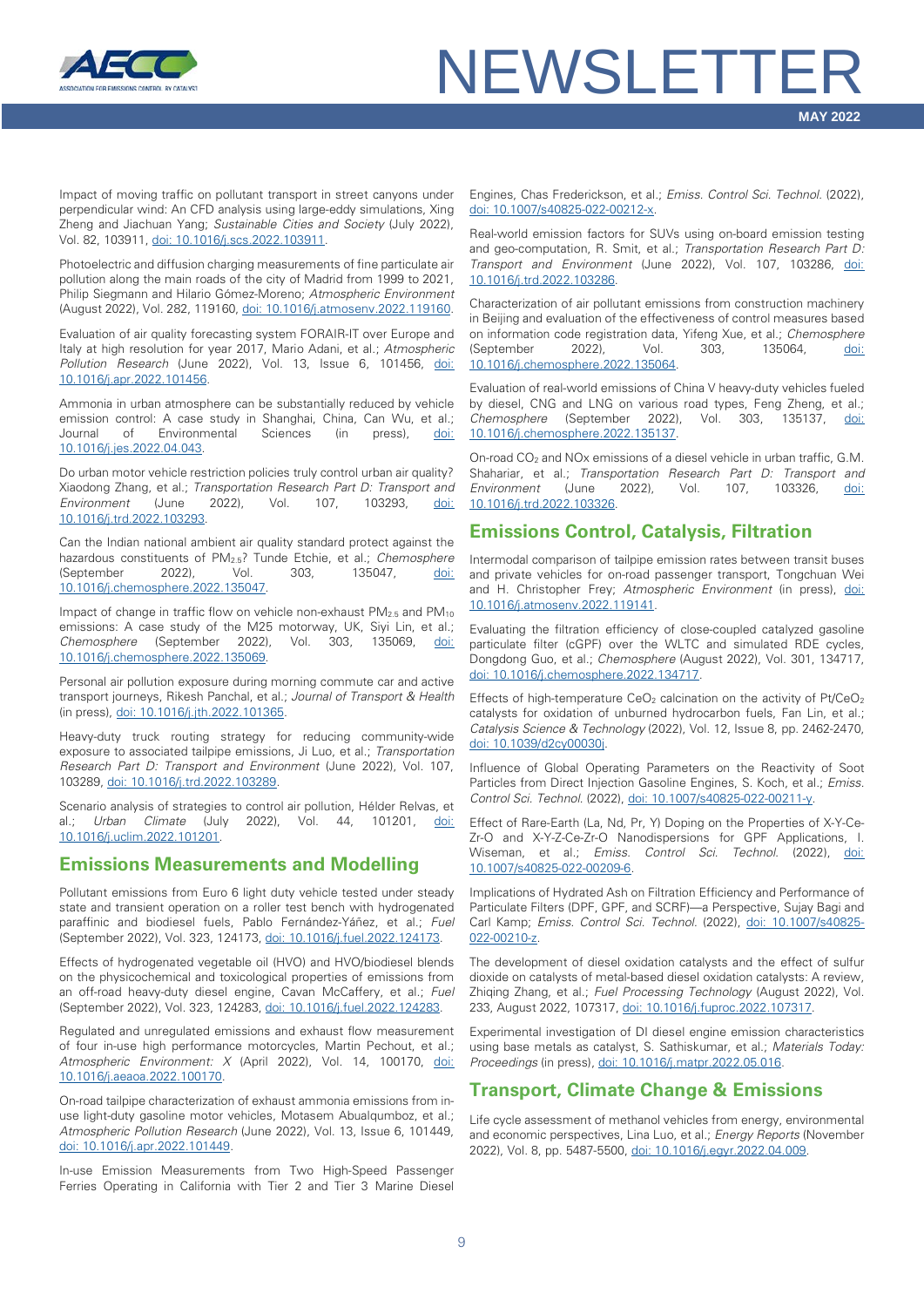

Quantifying the real-world CO<sub>2</sub> emissions and energy consumption of modern plug-in hybrid vehicles, Alessandro Tansini, et al.; *Journal of Cleaner Production* (in press), [doi: 10.1016/j.jclepro.2022.132191.](https://doi.org/10.1016/j.jclepro.2022.132191)

How the U.S. Renewable Fuel Standard could use garbage to pay for electric vehicles, Amin Younes, et al.; *Energy Policy* (July 2022), Vol. 166, 112916[, doi: 10.1016/j.enpol.2022.112916.](https://doi.org/10.1016/j.enpol.2022.112916)

Greenhouse Gas Emissions Performance of Electric and Fossil-Fueled Passenger Vehicles with Uncertainty Estimates Using a Probabilistic Life-Cycle Assessment, Robin Smit and Daniel Kennedy; *Sustainability* (2022), Vol. 14(6), 3444, [doi: 10.3390/su14063444.](https://doi.org/10.3390/su14063444)

Benchmarking the driver acceleration impact on vehicle energy consumption and CO2 emissions, Jaime Suarez, et al.; *Transportation Research Part D: Transport and Environment* (June 2022), Vol. 107, 103282[, doi: 10.1016/j.trd.2022.103282.](https://doi.org/10.1016/j.trd.2022.103282)

Life cycle assessment of battery electric vehicles and internal combustion vehicles using sugarcane ethanol in Brazil: a critical review, Rafael Lavrador and Beatriz de SáTeles; *Cleaner Energy Systems* (in press), [doi: 10.1016/j.cles.2022.100008.](https://doi.org/10.1016/j.cles.2022.100008)

Biodiesel as renewable biofuel produced via enzyme-based catalyzed transesterification, Pinaki Kalita, *Energy Nexus* (in press), [doi:](https://doi.org/10.1016/j.nexus.2022.100087)  [10.1016/j.nexus.2022.100087.](https://doi.org/10.1016/j.nexus.2022.100087)